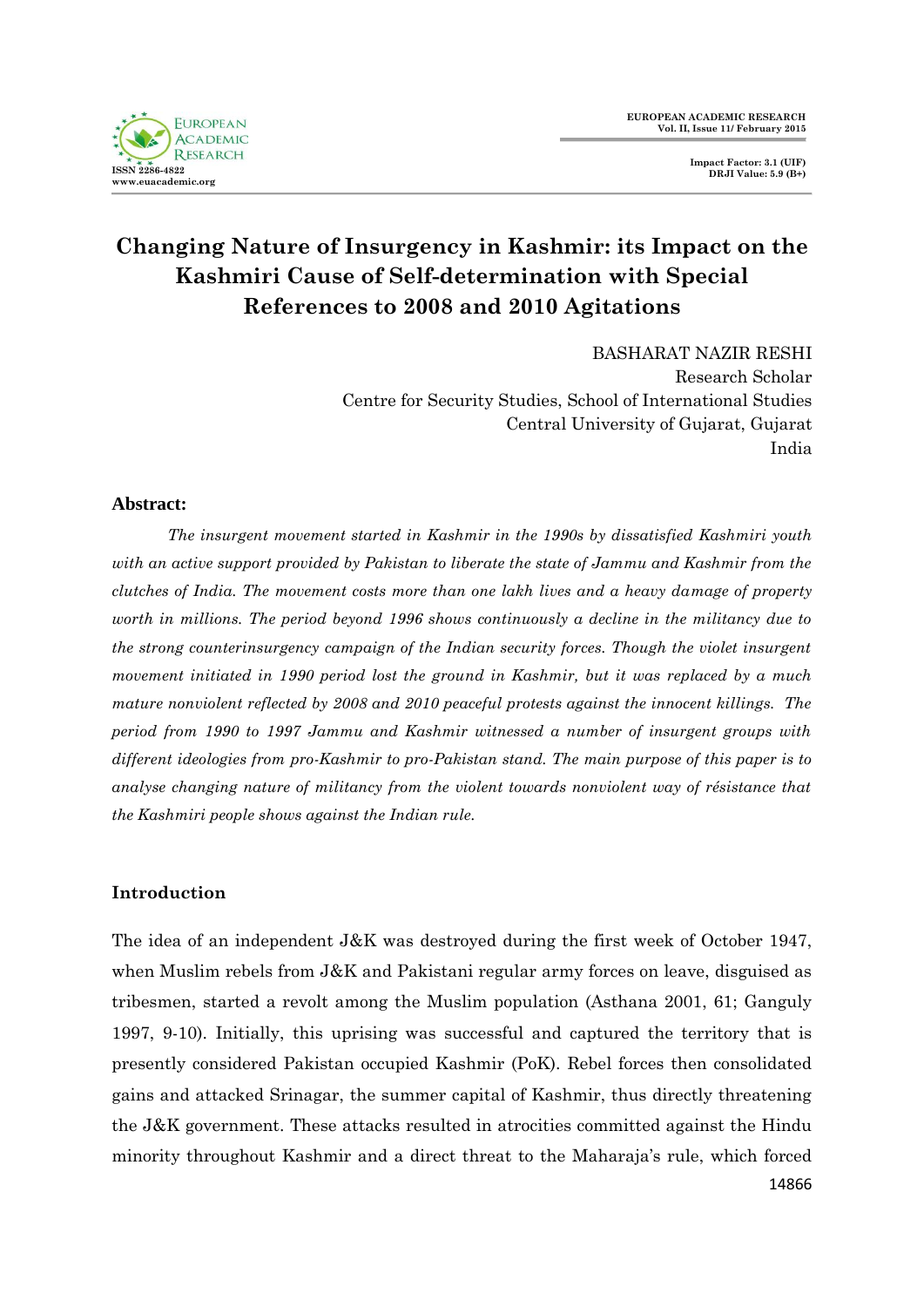him to reach out for military assistance from the former colonial ruler, Lord Mountbatten, and the new Indian government in New Delhi (Asthana 2001, 60-61). The new Indian government was hesitant to fulfill the Maharaja"s request, since without an official request for accession into the new country of India that was ratified by the people of J&K; the Indian Army could not legally respond (Rajawat 2003, 7-9).

It was the Maharaja who finally signed the instrument of accession on 26 October 1947 which makes Jammu and Kashmir as the part of India, with India"s jurisdiction only on the defence, foreign affairs and communication Union (Singh 2007). In rest of the maters Jammu and Kashmir enjoyed an autonomous status. Lord Mountbatten, the British Colonial magistrate, and India"s new Prime Minister Nehru finally agreed that the Indian Army could deploy because of the rebellion in J&K, and that after the situation was secure the vote on accession into India or Pakistan would take place (Ganguly 1997: 10). The First Indian-Pakistani War, 1947 to1949 would be the first of three wars over the disputed region.

On 28 October 1947, Indian paratroopers landed at Srinagar airport, repulsed the rebel army, and reversed the Pakistani gains, while at the same time India took its case to the United Nations to get a mandate for immediate Pakistani withdrawal. The United Nations passed two resolutions that ordered a ceasefire, withdrawal of the Pakistani forces from Kashmir, a minimization of Indian forces in J&K, and a vote from the Kashmiri people to decide to which country to accede, known as a Plebiscite (Schofield 1996: 24-25). Sumantra Bose argued that "the Plebiscite is the 1948 United Nations resolution that called for internationally supervised process whereby the future status of the state of J & K shall be determined in accordance with the will of the people" (2003: 39).

First Pakistan refused to withdraw its troops from its occupied part and later on, India refused to allow a free vote, fearing that the Muslim majority would vote to join Pakistan (Schofield 1996: 24-27). As a consequence, neither side withdrew its forces from the region, thereby splitting Kashmir in two. The armed conflict ended in 1949 when the United Nations mediated a ceasefire that drew a 500-mile border, splitting J&K into the regions of the Indian-and Pakistani-occupied Kashmir depicted on today"s maps, thus setting the stage for the longest dispute in the history of the United Nations.

The UN resolution "was adopted on 21 April 1948 called on the government of Pakistan "to secure the withdrawal of tribesmen and Pakistani nationals from the state of Jammu and Kashmir not normally residents of state and who entered in the state for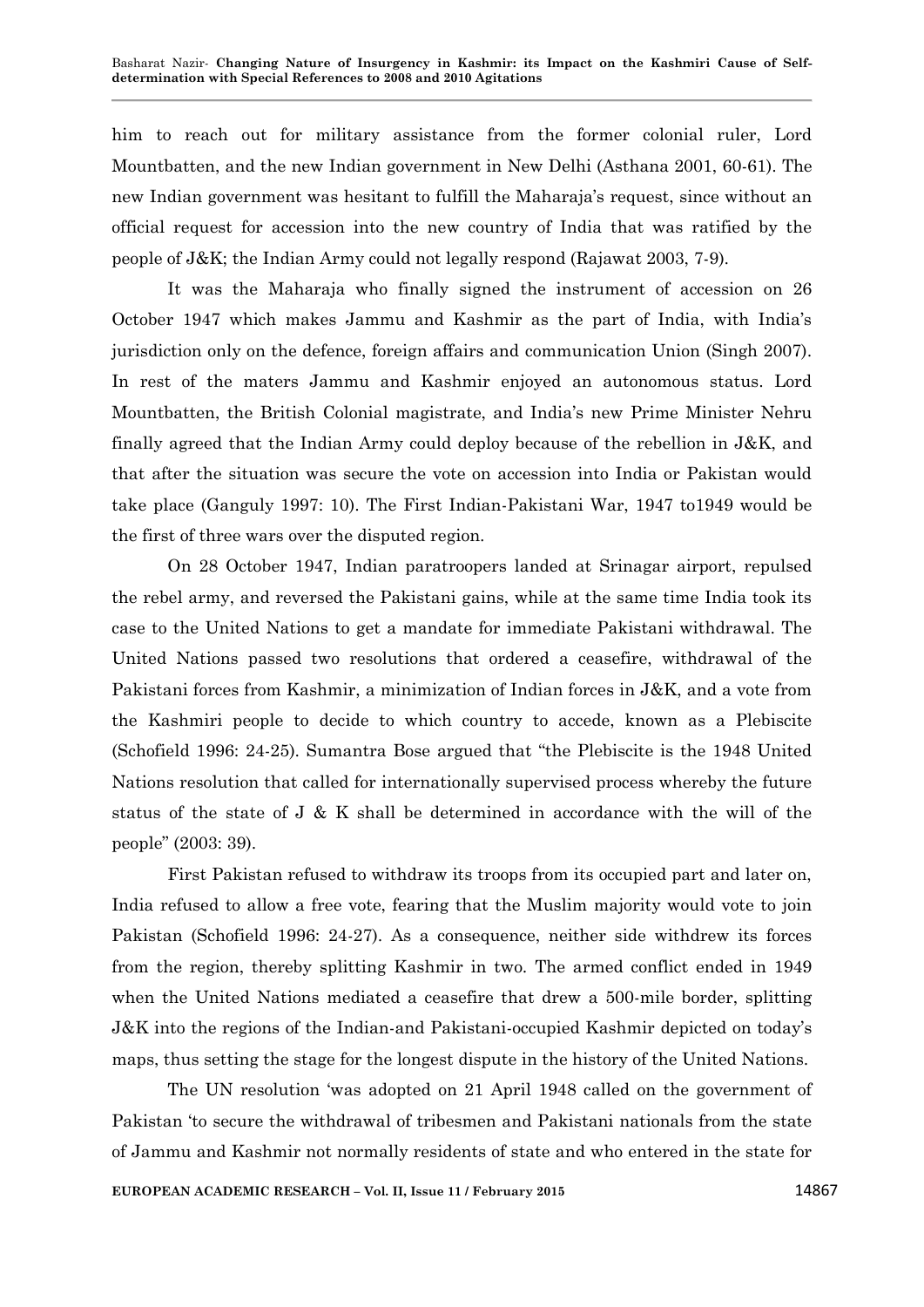the purpose of fighting. This resolution also request the government of India to reduce its troops to its minimum level, after which the circumstances for holding a plebiscite should be put in to effect "on the question of the accession of the state to India and Pakistan.

Developments during the 1980s both in terms of Government of India"s policies, political dynamics within J&K and evolving contours of regional security architecture had a profound impact on the trajectory of separatist movements in the state Jammu and Kashmir Internally, the then Prime Minister Indira Gandhi feared that if more selfrule were given to any Indian Muslim State, then other heavily populated Muslim states would demand the same and security and secularism would be at risk (Ganguly 2001: 90-91).

This resulted in a severe crackdown on Kashmir"s self-determination by banning secessionist groups and controlling local elections in order to prevent autonomous movements from gaining power and to ensure that New Delhi would have centralized control over local politics (Ganguly 1997: 84-90). In addition, laws such as the Terrorist and Disruptive Activities Prevention Act (TADA) were put into effect to crack down on anti-Indian efforts and to afford local law enforcement the right to search and detain pro-secessionists arbitrarily (Ganguly 1997: 84-90). The government experience during terrorist movement for Khalistan in Punjab reinforced the perception that secessionist movements should be dealt with firmly.

The secessionist movement gained a fillip after the 1987 state assembly elections amid widespread allegations of electoral malpractices. (Schofield 2008). This largely unfair election was the catalyst causing secessionists to turn to low-level violence to voice their discontent. From 1988 to 1989, the police had to regularly put down strikes, growing protests, and organized violence by the Kashmiri youth and secessionists (Akhtar 1991: 48-49). The lawlessness of the region increased until 1990, which caused the economic situation to worsen. This further fed the twisting of violence, causing many young Kashmiris to become militants (Akhtar 1991: 68-69). The final turning point occurred in December 1989, with the kidnapping of the Rubbia Saeed, daughter of the then Union Home Minister Mufti Mohammad Saeed. The situation in Kashmir quickly deteriorated, the Indian Army and the first insurgent organizations were involved regular encounters.

### **Insurgency and its impact**

**EUROPEAN ACADEMIC RESEARCH – Vol. II, Issue 11 / February 2015** 14868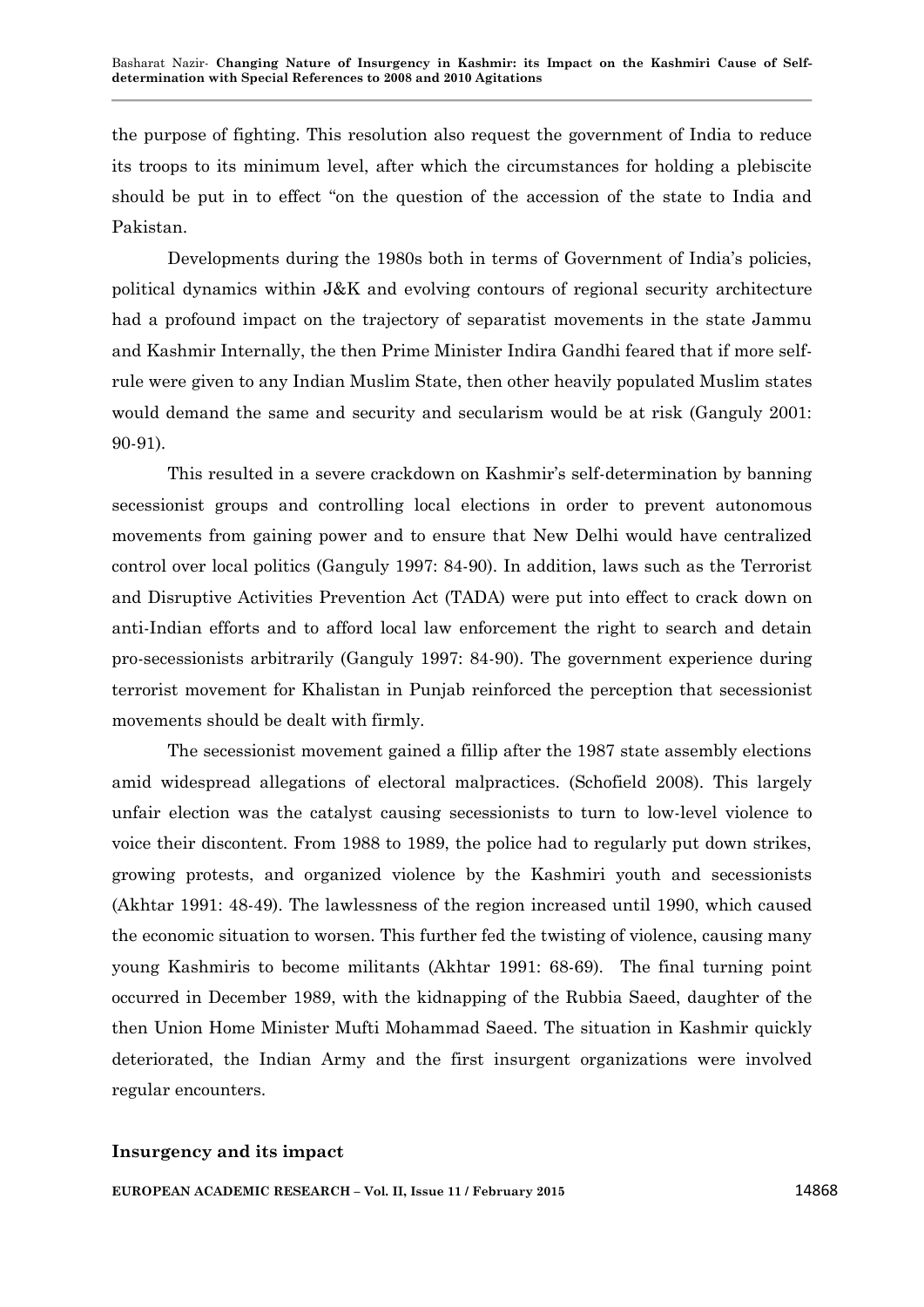In addition to local Kashmiri insurgents fighting against the Indian government, foreign fighters began to arrive on the scene from Afghanistan, Pakistan, and other Muslim countries from around the Middle East to assist the insurgents in their struggle against the Indian rule (Singh 2001: 184-185). The number of militants killed in Jammu and Kashmir from 1991 shows that a large number of militants were among them from other Muslim countries (See (Figure 2A)

| 1999-1994 |                | 1995           | 1996           | 1997           | 1998             | 1999           |
|-----------|----------------|----------------|----------------|----------------|------------------|----------------|
| Pakistan  | 80             | 28             | 44             | 55             | 43               | 31             |
|           |                |                |                |                |                  |                |
|           |                |                |                |                |                  |                |
| Afghan    | 122            | 39             | 48             | 38             | 26               | 16             |
| Sudanese  | 3              | $\mathbf{1}$   | $\mathbf{0}$   | $\mathbf{0}$   | $\mathbf{1}$     | $\overline{0}$ |
| Yemen     | $\overline{0}$ | $\mathbf{1}$   | $\mathbf{1}$   | $\overline{2}$ | $\overline{2}$   | $\overline{0}$ |
| Lebanese  | $\overline{0}$ | $\overline{0}$ | $\overline{0}$ | $\overline{2}$ | $\overline{0}$   | 1              |
| Bahrain   | 1              | $\mathbf{0}$   | $\mathbf{0}$   | $\overline{0}$ | $\overline{0}$   | $\overline{0}$ |
| Uzbek     | $\overline{0}$ | $\mathbf{0}$   | $\mathbf{0}$   | $\overline{0}$ | $\boldsymbol{0}$ | $\overline{0}$ |

*Source: South Asia Terrorism Portal* 

Moreover, for the first time in Kashmir history, thousands of Hindus began to flee Kashmir after becoming the target of ethnic violence (Ganguly 1997: 107-108). The main reason for the migration of Kashmiri Pandits was the deteriorating law and order situation in the Kashmir especially the violent movement initiated in Kashmir by the younger generation who wants to liberate the Kashmir from the Indian occupation (Balraj Puri 2008). The Kashmiri Pandits began to feel insecure due to the presence of many militant organisations. The another reason for the migration of Kashmiri Pandits was the encouragement provided by the then the Governor of jammu and Kashmir Jagmohan,who promised every type of help and economic assistance to Kashmiri Pandits in India (Balraj Puri 2008).

|      |     | Incidents   Civilians   Security |         | Militants | Total |
|------|-----|----------------------------------|---------|-----------|-------|
|      |     |                                  | persons |           |       |
| 1988 | 390 | 29                               |         |           | 21    |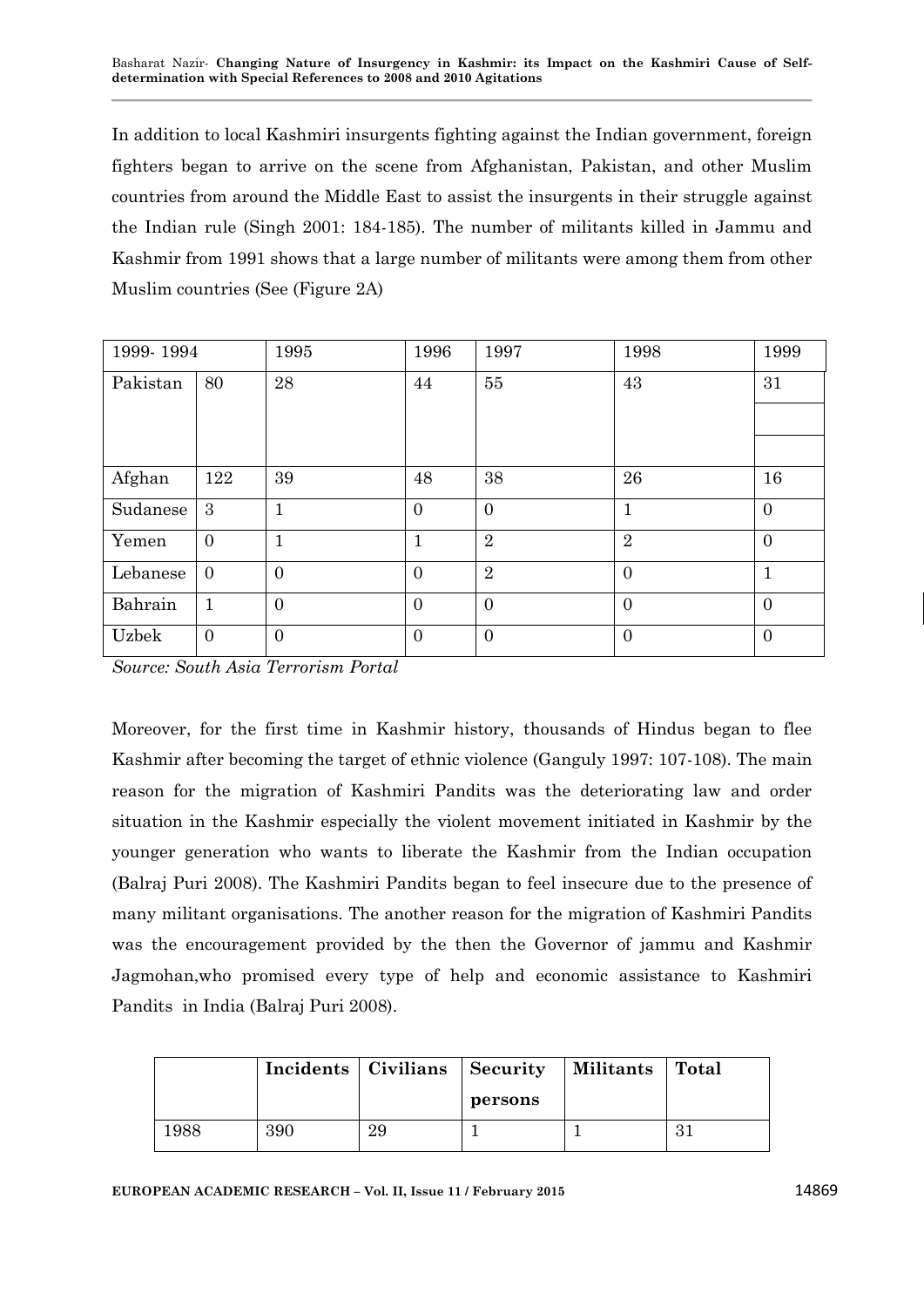| 1989 | 2154 | 79   | 13  |      | 92   |
|------|------|------|-----|------|------|
| 1990 | 3905 | 862  | 132 | 183  | 177  |
| 1991 | 3122 | 594  | 185 | 614  | 1393 |
| 1992 | 4971 | 869  | 177 | 873  | 1909 |
| 1993 | 1457 | 1023 | 216 | 1328 | 2567 |

 *Source: South Asia Terrorism Portal* 

Kashmir"s secessionists are fragmented into two opposing camps: those that want Kashmir independence from India and to become part of Pakistan, and those that want to form an independent nation of Kashmir. The role of JKLF and other pro-Independent organisations diminished because of the strong support provided by the Pakistan to the insurgent groups like HM, Harkat-ul-Ansar, LeT and Jaish Mohammed (Bose 2003).

One of the most active of the secessionist insurgent groups is the Hizbul Mujahedeen (HM), operates from Muzaffarabad which strongly wants Kashmir to be a part of Pakistan. "This group is the most powerful secessionist organization, whose goal is the secession of Kashmir by armed warfare in order to merge with Pakistan" (Santhanam 2003). The other major secessionist group is the Jammu and Kashmir Liberation Front (JKLF), whose goal is independence from India without joining Pakistan (Pelton 2000). JKLF had become very weak after Pakistan supported the groups like HM, LeT and Jaish Mohammed, Harkat ul Ansar, Al Bader, Al Arifen. The main reason for the loss of support of Pakistan for JKLF was its ideology to fight for the independent Kashmir. These militant groups remains active as for as the insurgency related incidents in Jammu and Kashmir is concerned (Habibulla 2008).

### **Changing nature of insurgency**

**EUROPEAN ACADEMIC RESEARCH – Vol. II, Issue 11 / February 2015** 14870 From 2000 onwards the entries of the militant organisations like lashkar Taioba (LeT) and Jaish Mohamed (JM) and Harkat-ul-Mujahedeen opened a new chapter in the insurgent movement in Jammu and Kashmir. Lashkar was founded by Hafiz Mohamed Saeed in 1990 with its headquarters based in Muridke near Lahore in Punjab province of Pakistan. In March 2000 Maulana Masood Azhar formed Jaish-Mohammed, a terrorist organisation from a split within Harkat-ul mujahedeen (HUM) shortly after his release from Indian prison in 1999 in exchange of passengers of Indian airlines flight IC 814 which was high jacked and taken to Kandahar. A majority of militants who left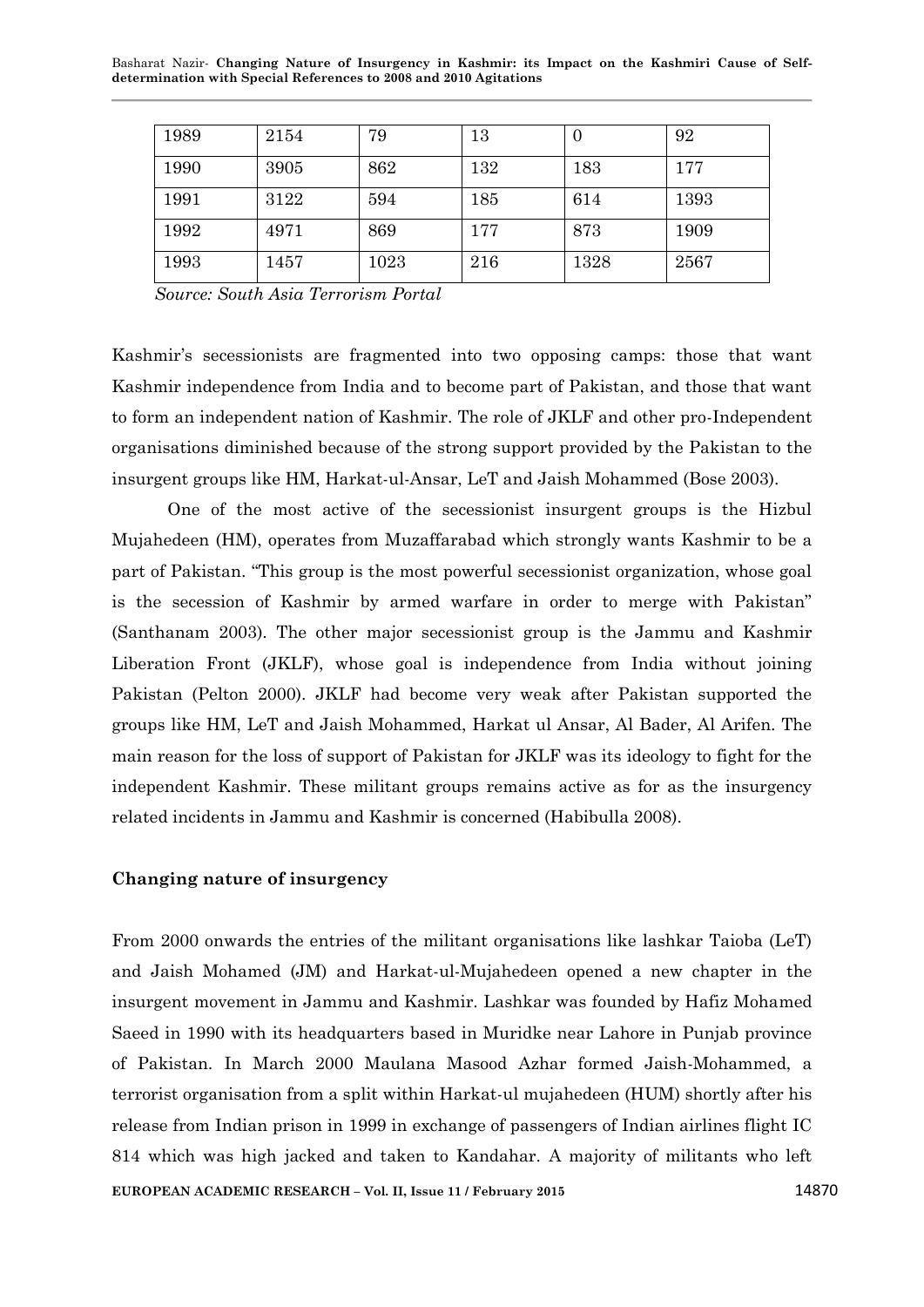HUM and followed Azhar into the newly formed group called as Jaish Mohammed. (CRS report for congress2004).

The attacks of LeT on security forces especially the series of *Fedayeen* attacks on security forces in Jammu and Kashmir and the attacks on Indian Parliament in 2001completly give the indigenous insurgent movement initiated by the local Kashmir"s a different shape from insurgency to terrorism. The intentions and the way of operations of these groups played a crucial role in diluting the real motive of the insurgent movement. Due to the insurgency and the counterinsurgency campaign started by the Indian government hundreds of innocent people were killed from 1991 including the militants and security forces. The below mentioned figure shows the data thousands of persons including security forces were killed in the state of Jammu and Kashmir including the security forces and militants.

|      | Incidents | Civilians | Security | <b>Militants</b> | Total |
|------|-----------|-----------|----------|------------------|-------|
|      |           |           | persons  |                  |       |
| 1988 | 390       | 29        | 1        |                  | 31    |
| 1989 | 2154      | 79        | 13       | $\theta$         | 92    |
| 1990 | 3905      | 862       | 132      | 183              | 177   |
| 1991 | 3122      | 594       | 185      | 614              | 1393  |
| 1992 | 4971      | 869       | 177      | 873              | 1909  |
| 1993 | 1457      | 1023      | 216      | 1328             | 2567  |

| 1995 | 1479      | 1161 | 297 | 1338 | 2796 |
|------|-----------|------|-----|------|------|
| 1996 | 4224      | 1333 | 376 | 1194 | 2903 |
| 1997 | 3004      | 840  | 355 | 1177 | 2372 |
| 1998 | 2993      | 877  | 339 | 1045 | 2261 |
| 1999 | 2938      | 799  | 555 | 1184 | 2538 |
| 2000 | 2835      | 842  | 638 | 1808 | 3288 |
| 2001 | 3278      | 1067 | 590 | 2850 | 4507 |
| 2002 | <b>NA</b> | 839  | 469 | 1714 | 3022 |

| Year | Civilians | <b>Security</b> | <b>Militants</b> | Total |
|------|-----------|-----------------|------------------|-------|
|      |           | person          |                  |       |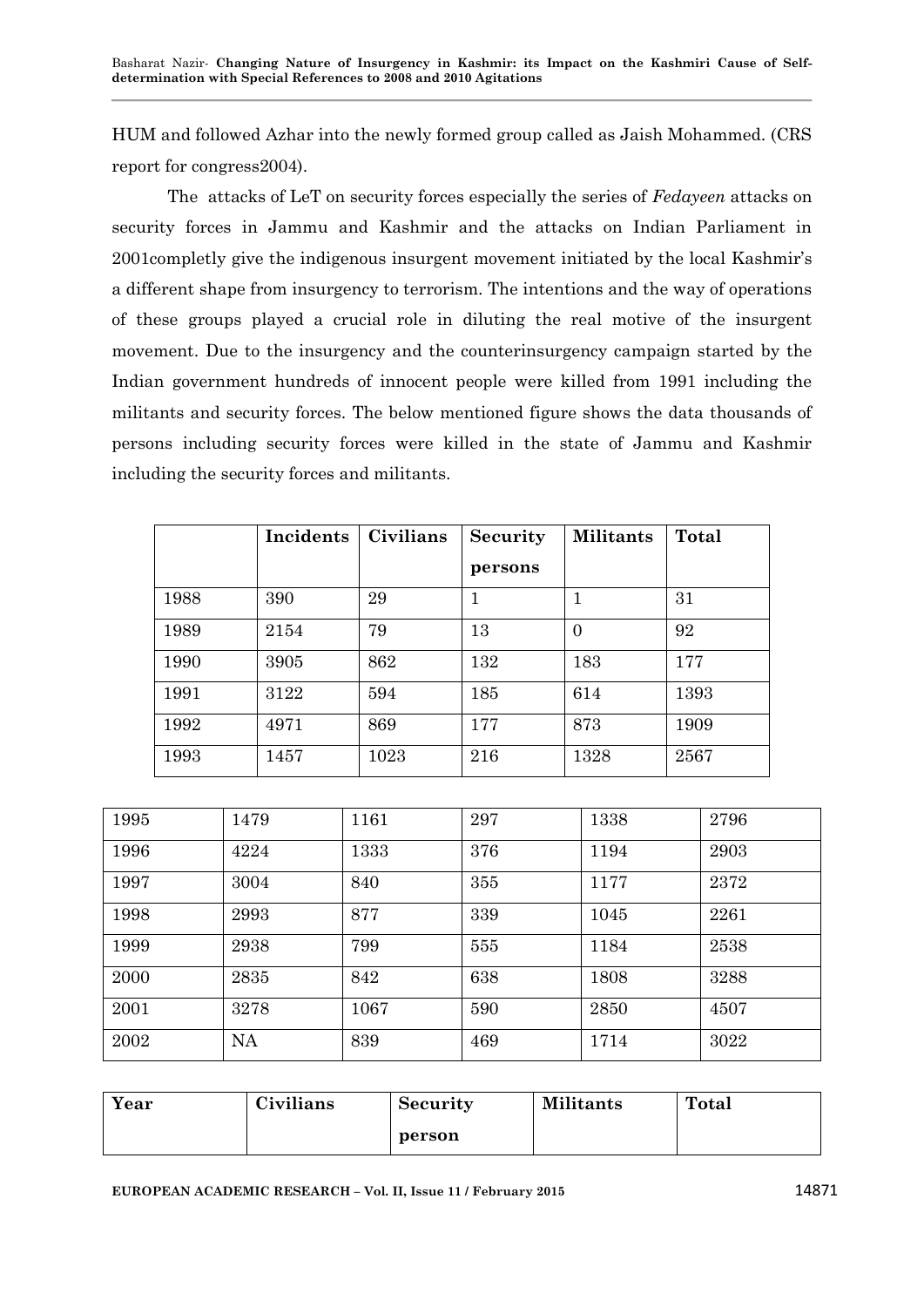| 2003 | 658 | 338 | 1546 | 2542 |
|------|-----|-----|------|------|
| 2004 | 534 | 325 | 951  | 1810 |
| 2005 | 521 | 218 | 1000 | 1739 |
| 2006 | 349 | 168 | 599  | 1116 |
| 2007 | 164 | 121 | 492  | 777  |
| 2008 | 69  | 90  | 382  | 541  |
| 2009 | 55  | 78  | 242  | 375  |

| 2010 | 36 | 69            | 270 | 375                     |
|------|----|---------------|-----|-------------------------|
| 2011 | 34 | 30            | 119 | 183                     |
| 2012 | 16 | -<br><b>I</b> | 84  | 17<br>$\perp$ $\perp$ ( |

*Source: South Asia terrorism Portal*

But after 2002 lack of active support for the violence by the people of Jammu and Kashmir because of the heavy tool of human lives lost in the insurgent period from 1990 up to 2002 in the Kashmir valley. More ever the change of power from National Conference to People"s Democratic Party under Mufti sayeed raised the hopes of the people for the peaceful and prosperous period in coming years in the J & K. That is why after 2002 the lack of active support for the gun culture and the swift counterinsurgency operations carried out by the security forces militancy and the number of militants decline in a dramatic manner.

# **Changing international environment and its consequences on terrorism in Kashmir**

The militant group Lashkar-Taiba who remain as the important organisation to fight against the soviet union along with the Afghan Mujahedeen under the leadership of Hafiz Mohammed Sayeed. Once the war gets over in Afghanistan LeT on its ideology of global Jihad began to send its cadres to Jammu and Kashmir. The group is the militant wing of Jamat-Ud-Dawa. The objective of the group is not only to make the Kashmir a part of Pakistan but also establish the Islamic government in India (Iqtidar 2009). After 2002 under the American pressure the group was banned by the Musharraf government. The group however operates the banner of Jamat-Ud-Dawa.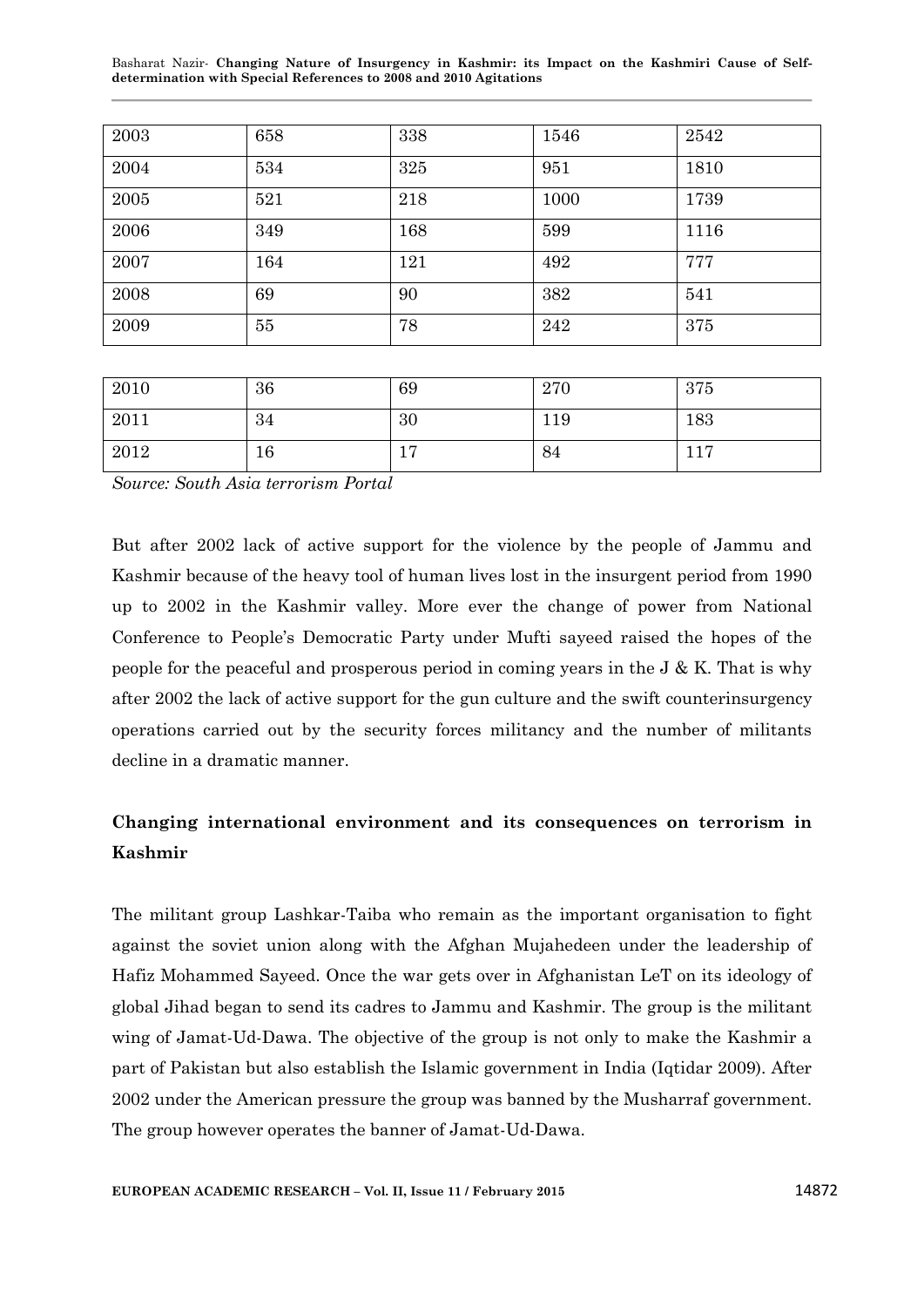The earth Quake of 2005 which get the both the parts of Kashmir provided an opportunity for the Jamat-Ud-Dawa to take part in rescue operations and get the public sympathy of the public of Pakistan(Iqtidar 2009).The attack on the Indian parliament, After 2008 Mumbai attacks in which more than 173 people were killed due to the strong protest registered by the Indian government for the involment of Hafiz Sayeed, the government of Pakistan arrested Sayeed under the tremendous pressure from international community.

But all the efforts proved futile when he was released on 3 June 2009 by the High Court due to the insufficient evidences provided by the government of India (Iqtidar 2009). Both the organisations were involved in many suicide attacks in many parts of the country. All these developments played a very contributory role in the decline of militancy in Kashmir. In 2008 as per the information given by the Director general of police Kuldeep Khuda there are 1000 active militants operated in the jammu and Kashmir in 2008 (Hindustan times 15 June2010).

According to the Lt General 15 Corpus Om Prakash the number of militants further decline up to 119 active militants in 2011, but due the infiltration of militants from Pakistan side the number rose to 280 to 300 in 2012(Hindustan times 17 July 2012). The Kashmiri guerrillas are known for targeting police forces, local government officials and their relatives, and destroying infrastructure including buses, bridges, and government buildings from 1990 to 2000 (Ram 2002). These terrorist attacks have amounted to over 8,000 private dwellings and 4,831 shops destroyed by arson until 2002 (Medhurst).

However, after strong counter guerrilla efforts by the Indian Army, many of the insurgent groups in Kashmir have abandoned this form of warfare as too costly, since they have lost most direct engagements. Currently, the primary insurgent organizations that use limited guerrilla warfare as means in Kashmir are the HM and the LeT and JeM, AL Arifen, etc. The most of the attacks on the security forces currently done by these militant organisations for example in 2011 and 2012 only 47 security personal were killed in the jammu and Kashmir and 61 security personal were killed in 2013. These all attacks were carried out largely by the militant organisations belonged to LeT, JeM, and Al Arifen etc.

### **Transition of the Movement from Violent Insurgency towards Nonviolent Path**

**EUROPEAN ACADEMIC RESEARCH – Vol. II, Issue 11 / February 2015** 14873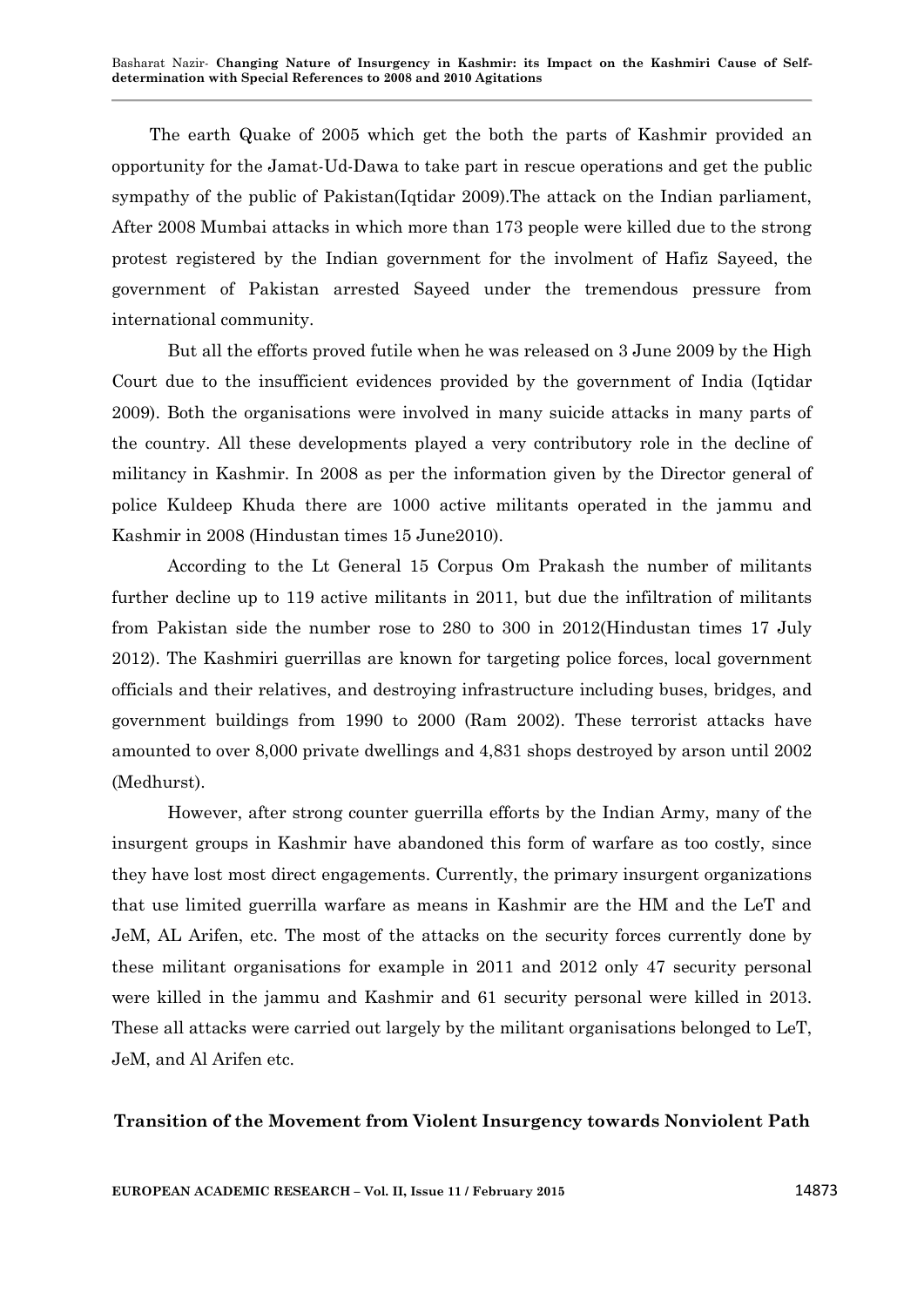After 2002 the terrorist activities began decline dramatically due to the important reason that due to the heavy destruction and killing of thousands of the people throughout Kashmir valley people lose faith in the violent movement for achieving the goal of "Azadi". The another important reason for the decline of militancy was the lack of support from the Pakistan especially after 11 September 2001 attacks on America, which compel General Musharraf to ban the terrorist organisations like Lashkar Taiba and Jaish Mohammed in 2003. Though the situation in Kashmir on the one hand improves very rapidly as for as the militancy related incidents are concerned.

But on the other hand the resentment of the people against the India remains alive as the way people of Kashmir were suppressed by the oppressive polices of the government. The coalition government between Peoples Democratic Party and Congress under the leader ship of Mufti Mahmud Sayeed took some strong measures to improve the situation as for as the use of illegal force on the part of the security forces in Kashmir are concerned (Habibulla 2008). The people who suffer more during the days of violence realised that violence is not the best method to fight against the mighty Indian rule especially under changing international environment. The consciousness among the people about the using of nonviolent path for fighting against the injustice and exploitation that the people of Kashmir met at the hands of Indian security forces from the 1990.

The new dimensions in the Kashmiri politics observed in 2008 when government transfer few Kennels of land to the Amaranth Shrine board, people protested against the land transfer until the government revoked the transfer order (Schofield 2010). Similarly in 2009 when two young sister- in- law Nelofer and Asia were raped by the men in uniform when they were returned from their Orchid located some two kilometres away from their home (Hoffman 2013). The failure of the National conference led government to punish guilty soldiers raised heavy protests throughout the valley. The Paramilitary forces especially CRPF prove very notorious and killed many innocent persons who were protested peacefully against the rape and murder of the girls. Though the team of doctors confirm the rape of two girls but the Central Buru of Investigation (CBI) stated that the girls died due to the drowning in the water (The Hindu 2009). The people from all sections of the society including the Kashmir Bar Association under the under the leadership of Mia Abdul Qaoom raised objections against the decision of the CBI. The main issue that the people raised during the protests was the issue of AFSPA which gives a kind of licence to violate the rights of the people of Kashmir. the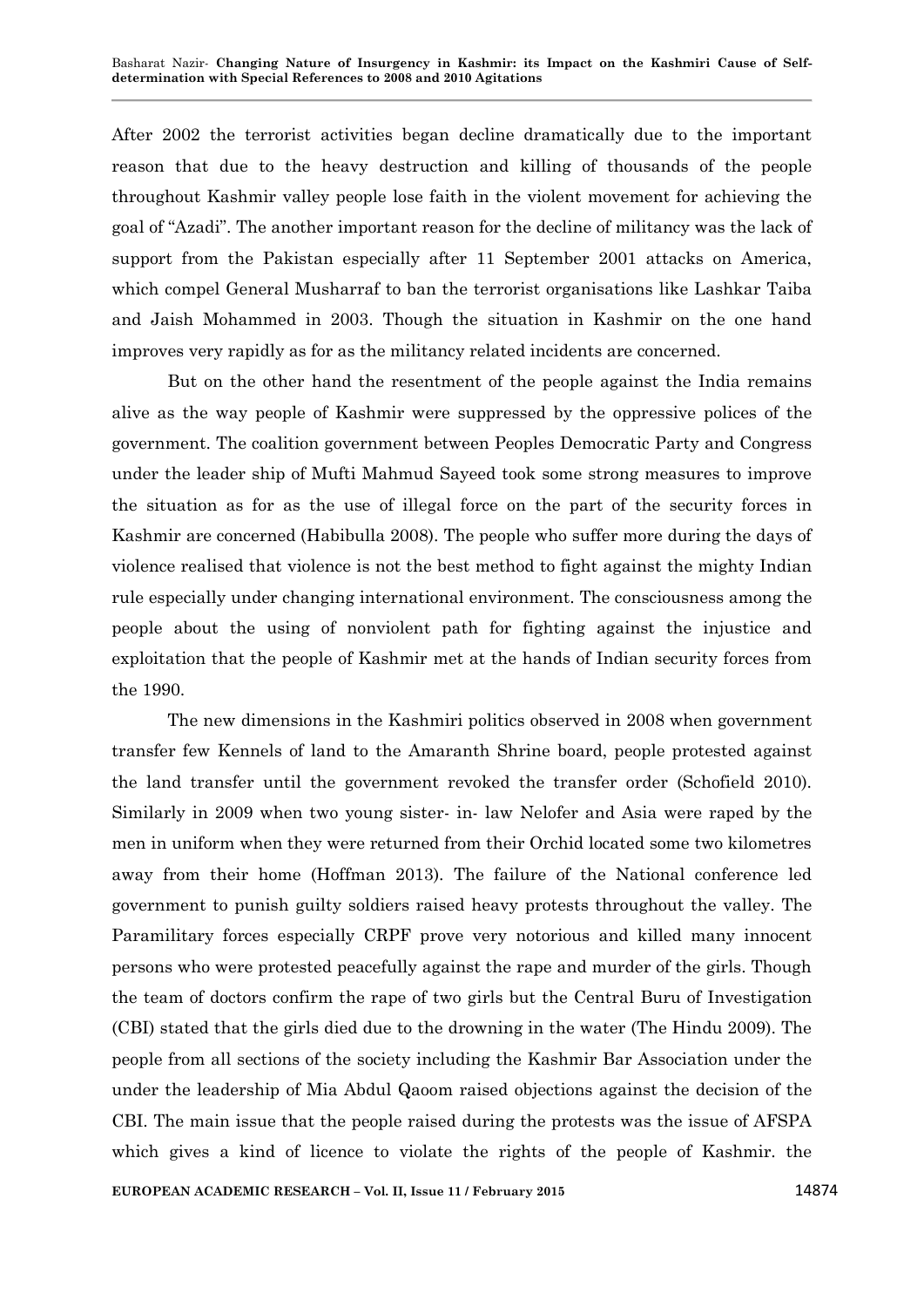reluctance of the central government to give sanction to prosecute those guilty soldiers prove very important factor for the loss of trust up of the people up on the democratic institutions of the country.

Similarly, in 2010 more than 120 innocent especially young persons were killed by the un provoked firing by the security forces during peaceful demonstrations who were raising their voice against the killing of innocent lives and the lack of authority of the state government to punish the guilty security personal because of the immunity they enjoyed under AFSPA (Jones 2013). The origin of 2010 unrest in the valley lays the killing of Tufeel Ahmad Matoo a student on 11 July 2010 by hitting tire gag shell on his head. Similarly another nine year old girl Fancy killed by the security forces when she was looking outside the window of her house. The people took to streets and a series of protests began for the justice of the killers of innocent lives. The government used heavy force to stop the protests which takes the death toll up to One hundred twenty three as per the official government reports.

#### **Issues of fake encounters**

The state government tried the level best to persuade the central movement to either remove the AFSPA impartially or make some possible amendments in it so that the security forces will made more accountable. It was realised that peaceful movement that the Kashmiri people started for fight against the injustices and exploitation had put a tremendous pressure on the central government especially after the 2010 protests throughout the valley. The way the security agencies carried out fake encounters under the shadow of the draconian law like AFSPA raised many objections against the India who is considered as the champion of democracy. There are many examples of the fake encounters in Kashmir like in 1997; the alleged fake encounter had taken place in Peer Badeshar sector on Line of Control in Rajouri sector where the said unit was manning the borders in 1997.

Mohammad Farooq and other two residents of village Kot Dhara under Rajouri police station in a written complaint to DDC Rajouri in March 2007 had alleged that their three persons Abdul Aziz son of Sher Mohammad, Mohammad Aziz son of Mohammad Hussain and Mohammad Yusuf son of Raj Mohammad were picked up by the 18 Dogra and were killed in fake encounter before leaving for new posting. The inquiry was done under the supervision of SSP Farooq Ahamad. The report found that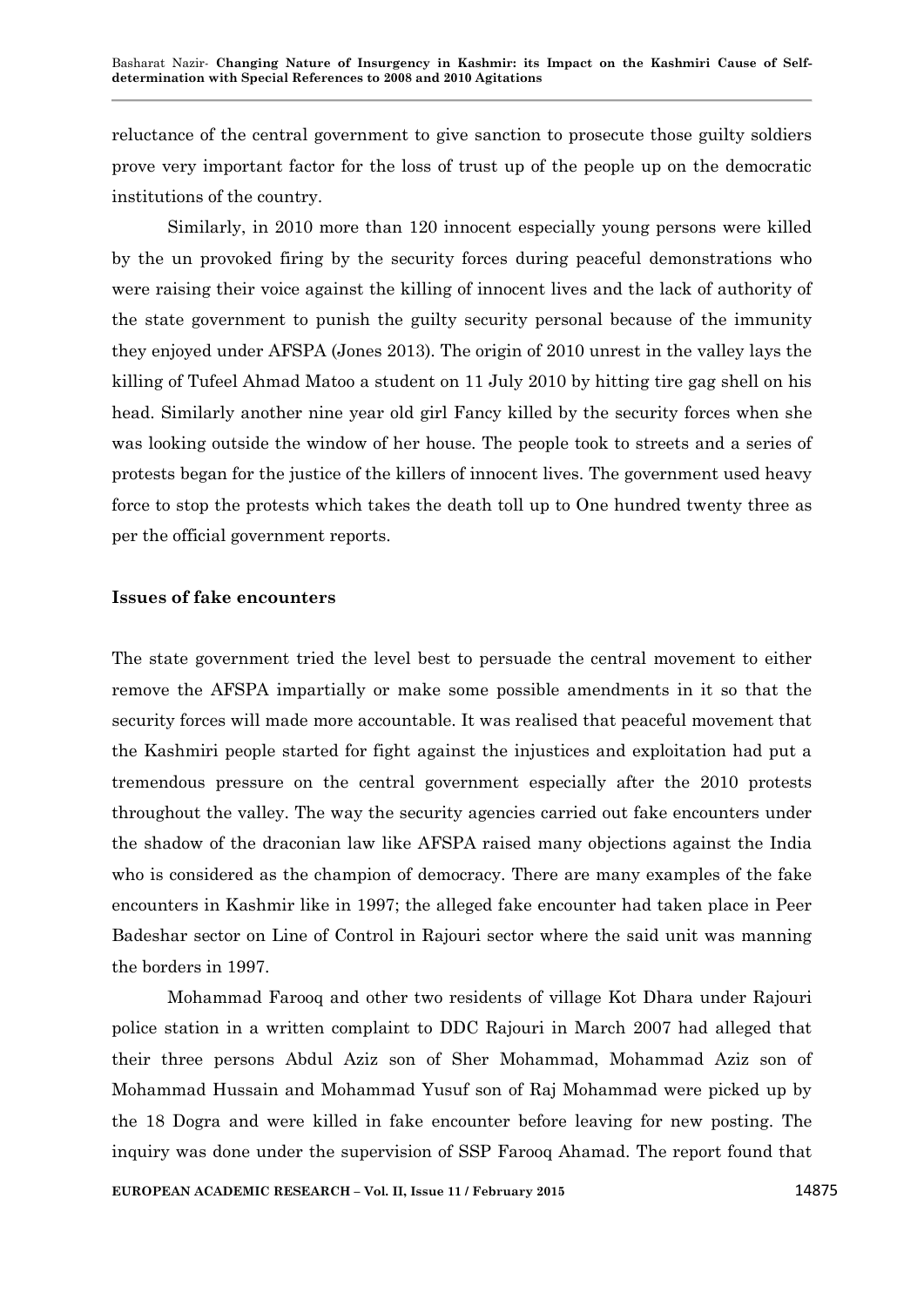the soldiers of the 18 Dogra were involved in the killing of these innocent people but due to the lack of cooperation that had shown by the central government, no serious action had taken against the culprits (Kashmir Times 29 April 2013).

In this case again it was the support of AFSPA that demands the sanction of the central government before any action could be taken against the accused security personal. Due to the Lack of will of the army to prosecute any army personal in a civilian court, forces the central government for not giving sanction for prosecution of any security personal in any civilian court. This case raises many questions, about the credibility of security forces operated in the state of Jammu and Kashmir. This case is related with the Chiti Singpora massacre of Sikhs 20 March 2000 committed by the un identified gun men in which 43 Sikhs were killed, the government blamed up on the lashkar taiba militants for such killings but the circumstances and the location of the place very near to one of the army units raises many doubts about the identity of real culprits (Hindustan times 25 October 2010).

The Unified Jihad Council chairman Sayeed Salahuddin blame on Indian intelligence agencies for doing this horrible massacre only to show the bad image of militants to the US President Bill Clinton who was at that time on his official visit to India. After that incident the army claimed that they killed five militants of lashkar taiba who were involved in the killings of 43 Sikhs at Chiti Singpora Anatang in 2000. But the situation took U-turn when the local people claimed that the persons who were killed by the army were not the militants but were civilians. The state government under tremendous pressure gave the order of inquiry. After the investigations CBI on 19 March 2012 in its report says that the persons who were killed by the army before 12 years ago were not militants, but they were civilians and advocated serve punishment for those guilty army men (India Express 2012).

After a long tussle between the CBI and the Army on this issue, as army says that they enjoy immunity and cannot be prosecuted without the central Approval on the other hand the CBI pressed for the speedy trial so that accused will be given stern punishment. In 2012 in a controversial decision the Supreme Court asked the army either allow the prosecution of the accused in the civilian court or either do the prosecution under an army tribunal. The army decided to do the enquiry under the Army tribunal found that all the acceded were innocent and closed the case (25 January 2014). It was a surprising decision because after the highest Indian investigating agency found the Army personal guilty the Army decision was totally out of logic and it denied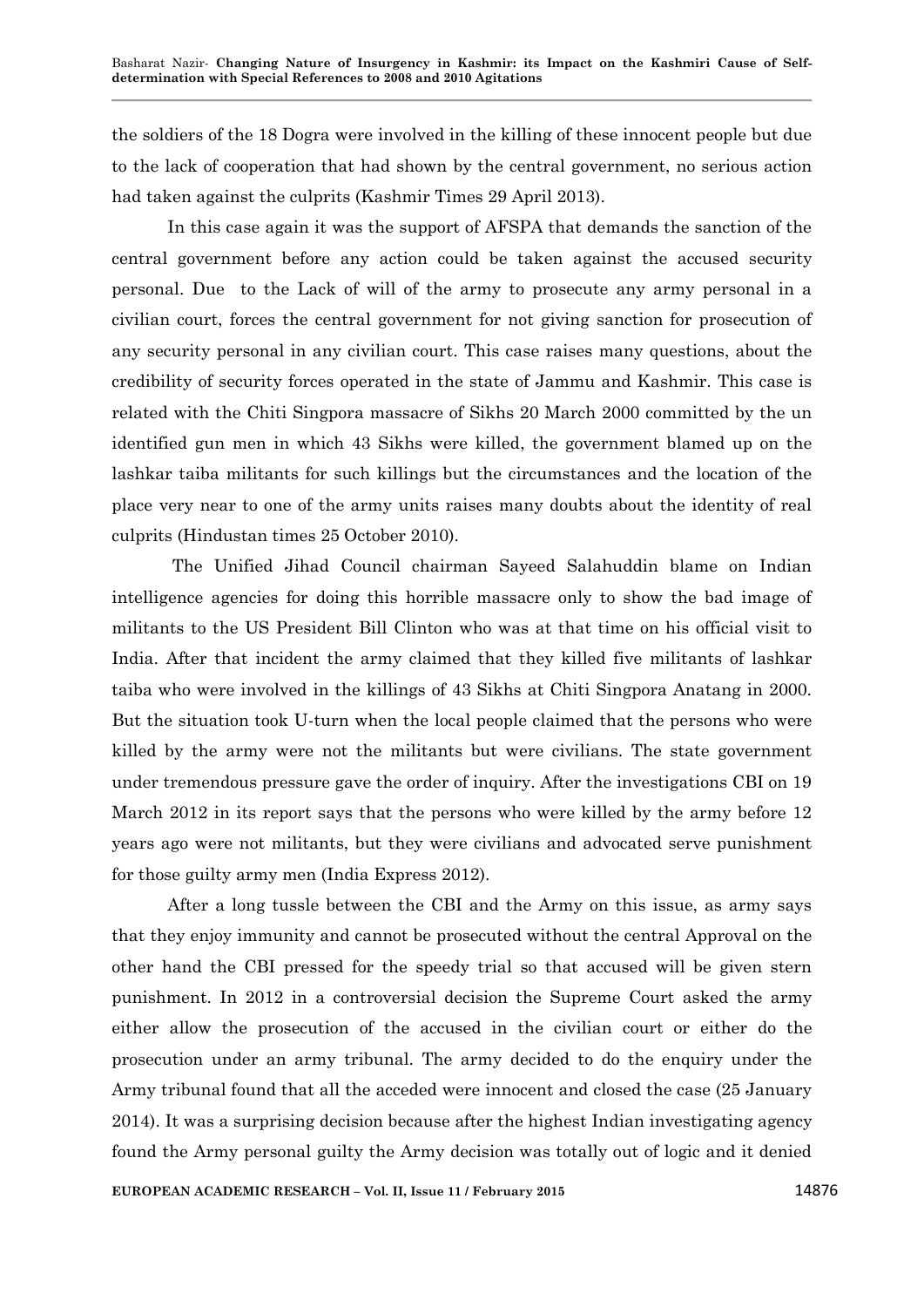the family members of those who killed from justice and allow the guilty Army men to enjoy free and dignified life. After the Army decision came CM Omar Abdullah called it injustice and asked the army to revise the decision (India today 12Feburay 2014).

### **Conclusion**

Indian government continuously talks, about the return of normalcy in the militancy affected Kashmir. The decline of violence in terms of militancy related incidents were highlighted by the government as the faith of the people in the democratic institutions of the country. The uprising of 2008, 2009 and the revolt of the people against the injustices, exploitation, oppression and suppression of the Indian government of the people of Kashmir through draconian laws like AFSPA, TADA and PSA to supress the freedom of speech of expression. But the uprising of 2010 is a clear indication that the people of Kashmir so alienated from the main stream politics, if the government still adopt delay tactics without accommodating the interests of Kashmiri people it will be a really challenge for the government to deal with the new nonviolent resistance of the people.

### **BIBLIOGRAPHY**

- Akhtar, S. (1991), *Uprising in Indian-held Jammu and Kashmir*, Islamabad: Institute for Regional Studies.
- Asthana, Anjali Nirmal (2001), *Terrorism, insurgencies and counter insurgency operations*, Jaipur: Pointer Publishers.
- Bose, S. **(**2003), *Kashmir: Roots of conflict, paths to peace***.** Cambridge Massachusetts: Harvard University Press.
- Habibulla, W. (2008), *My Kashmir, Conflict and prospects of ending peace*, US: US Institute of press.
- Bukhari Parveez, (2011) "Barriers of Militarization" India International Centre, 37 (3) 224- 233 http://www.jstor.org/stable/pdfplus/10.2307/41804091.pdf
- Fayez, Ali Ahmad (2014), "Army gives itself clean chit in Patherabal case", The Hindu, 24 January 2014 Available at http://www.thehindu.com/news/national/otherstates/army-gives-itself-clean-chit-in-pathribal